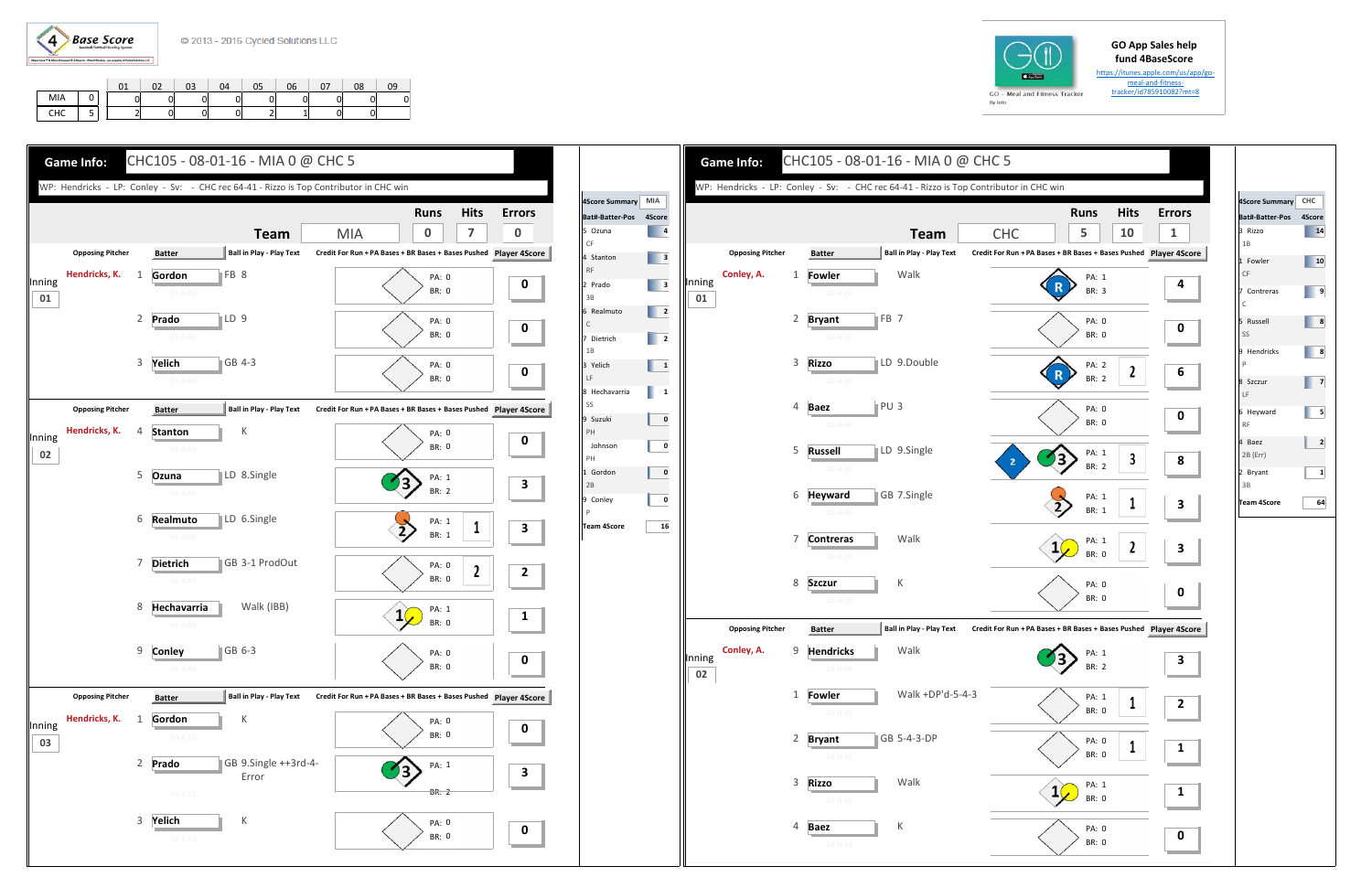## **GO App Sales help fund 4BaseScore**  https://itunes.apple.com/us/app/go‐

meal-and-fitness-





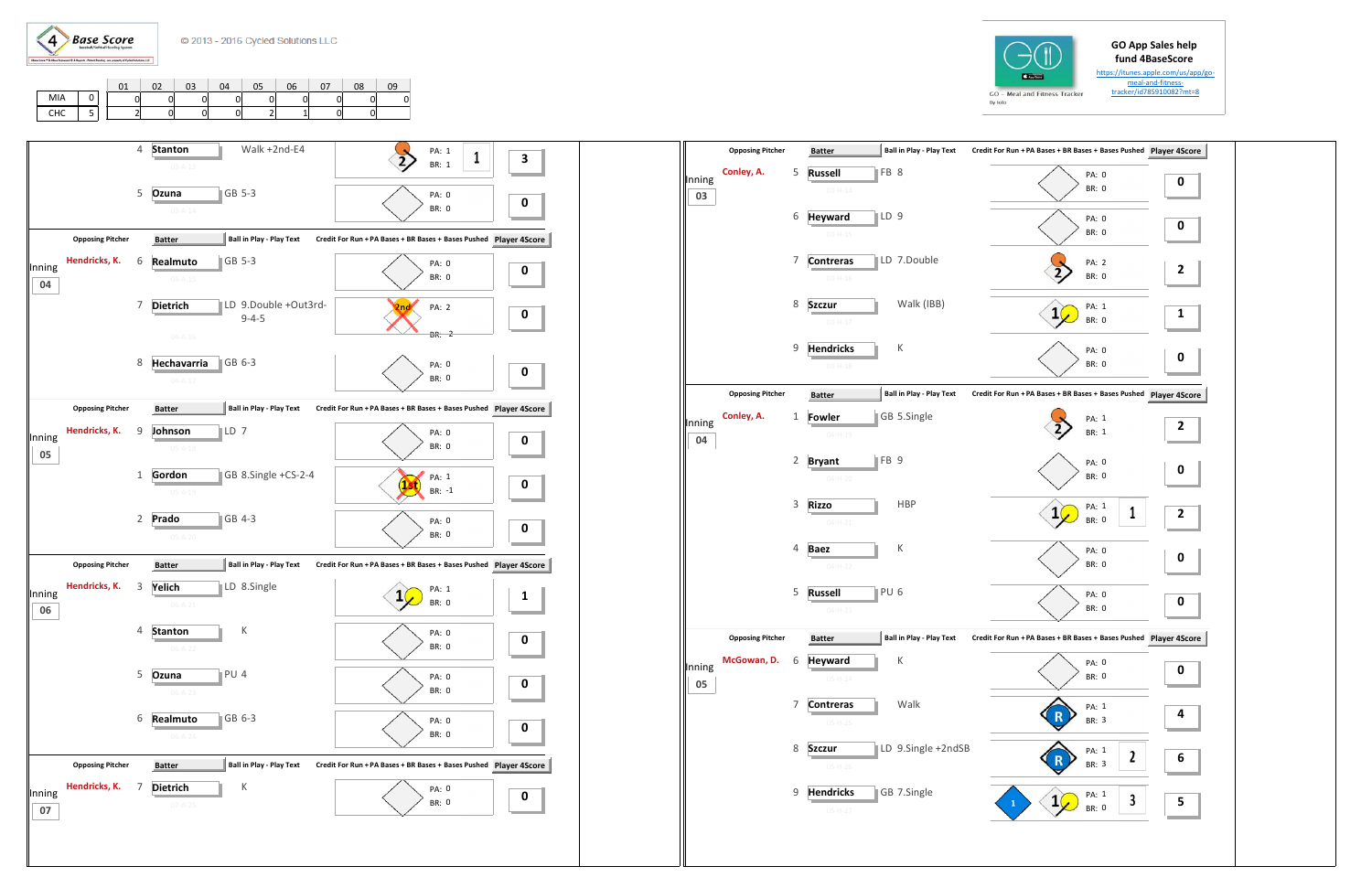



## **GO App Sales help fund 4BaseScore**

tracker/id785910082?mt=8 <sup>01</sup> <sup>02</sup> <sup>03</sup> <sup>04</sup> <sup>05</sup> <sup>06</sup> <sup>07</sup> <sup>08</sup> <sup>09</sup> 01 01 01 01 01 01 0  $|0|$ 21 01 01 01 21 11 01 0 MIA 0 CHC | 5

https://itunes.apple.com/us/app/go‐ meal‐and‐fitness‐

|        |                         | $\mathbf 1$  | Fowler<br>$05-H-28$            |                 | FB 8-SacFly ProdOut             | $\mathbf{1}$                                                  | PA: 0<br><b>BR: 0</b> | 1 | $\overline{\mathbf{c}}$ |
|--------|-------------------------|--------------|--------------------------------|-----------------|---------------------------------|---------------------------------------------------------------|-----------------------|---|-------------------------|
|        |                         | 2            | <b>Bryant</b>                  | $\mathbb{ID} 4$ |                                 |                                                               | PA: 0                 |   | 0                       |
|        |                         |              | $05-H-29$                      |                 |                                 |                                                               | <b>BR: 0</b>          |   |                         |
|        | <b>Opposing Pitcher</b> |              | <b>Batter</b>                  |                 | <b>Ball in Play - Play Text</b> | Credit For Run + PA Bases + BR Bases + Bases Pushed Player 4S |                       |   |                         |
| Inning | McGowan, D.             | 3            | <b>Rizzo</b>                   |                 | FB 9.Triple                     | R                                                             | PA: 3<br><b>BR: 1</b> |   | 4                       |
| 06     |                         |              | $06-H-30$                      |                 |                                 |                                                               |                       |   |                         |
|        |                         | 4            | <b>Baez</b><br>$06 - H - 31$   |                 | FB 7-SacFly ProdOut             | $\mathbf{1}$                                                  | PA: 0<br><b>BR: 0</b> | 1 | 2                       |
|        |                         | 5            | <b>Russell</b>                 |                 | К                               |                                                               | PA: 0                 |   |                         |
|        |                         |              | $06-H-32$                      |                 |                                 |                                                               | <b>BR: 0</b>          |   | 0                       |
|        |                         | 6            | <b>Heyward</b>                 |                 | LD 9.Double                     |                                                               | PA: 2                 |   |                         |
|        |                         |              | 06-H-33                        |                 |                                 |                                                               | <b>BR: 0</b>          |   | $\overline{\mathbf{c}}$ |
|        |                         | 7            | <b>Contreras</b>               | PU <sub>6</sub> |                                 |                                                               | PA: 0                 |   | 0                       |
|        |                         |              | $06 - H - 34$                  |                 |                                 |                                                               | BR: 0                 |   |                         |
|        | <b>Opposing Pitcher</b> |              | <b>Batter</b>                  |                 | <b>Ball in Play - Play Text</b> | Credit For Run + PA Bases + BR Bases + Bases Pushed Player 4S |                       |   |                         |
| Inning | Ogando, N.              | 8            | <b>Szczur</b><br>$07 - H - 35$ |                 | К                               |                                                               | PA: 0<br><b>BR: 0</b> |   | 0                       |
| 07     |                         |              |                                |                 |                                 |                                                               |                       |   |                         |
|        |                         | 9            | <b>Hendricks</b><br>$07-H-36$  | LD 9            |                                 |                                                               | PA: 0<br><b>BR: 0</b> |   | 0                       |
|        |                         | $\mathbf{1}$ | <b>Fowler</b>                  |                 | GB 1-3                          |                                                               | PA: 0                 |   |                         |
|        |                         |              | $07 - H - 37$                  |                 |                                 |                                                               | BR: 0                 |   | 0                       |
|        | <b>Opposing Pitcher</b> |              | <b>Batter</b>                  |                 | <b>Ball in Play - Play Text</b> | Credit For Run + PA Bases + BR Bases + Bases Pushed Player 4S |                       |   |                         |
| Inning | Ogando, N.              | 2            | <b>Bryant</b>                  |                 | GB 3-1                          |                                                               | PA: 0                 |   | 0                       |
| 08     |                         |              | 08-H-38                        |                 |                                 |                                                               | BR: 0                 |   |                         |
|        |                         | 3            | <b>Rizzo</b><br>08-H-39        |                 | GB 9.Single                     | 1                                                             | PA: 1<br><b>BR: 0</b> |   | 1                       |
|        |                         | 4            | <b>Baez</b>                    | $\mathbb{ID} 4$ |                                 |                                                               |                       |   |                         |
|        |                         |              | $08 - H - 40$                  |                 |                                 |                                                               | PA: 0<br><b>BR: 0</b> |   | 0                       |
|        |                         | 5            | <b>Russell</b>                 | $\ $ LD 7       |                                 |                                                               | PA: 0                 |   |                         |
|        |                         |              | $08 - H - 41$                  |                 |                                 |                                                               | <b>BR: 0</b>          |   | 0                       |
|        |                         |              |                                |                 |                                 |                                                               |                       |   |                         |
|        |                         |              |                                |                 |                                 |                                                               |                       |   |                         |



|                         | 8              | Hechavarria    | GB 7.Single +LO-DP-5-3          |               | PA: 1                                                                                               |            | $\bf{0}$ |
|-------------------------|----------------|----------------|---------------------------------|---------------|-----------------------------------------------------------------------------------------------------|------------|----------|
|                         |                | $07 - A - 26$  |                                 |               | BR: -1                                                                                              |            |          |
|                         | 9              | <b>Suzuki</b>  | LD 5-3-LO-DP                    |               | PA: 0                                                                                               |            | 0        |
|                         |                | $07 - A - 27$  |                                 |               | <b>BR: 0</b>                                                                                        |            |          |
| <b>Opposing Pitcher</b> |                | <b>Batter</b>  | <b>Ball in Play - Play Text</b> |               | Credit For Run + PA Bases + BR Bases + Bases Pushed Player 4Score                                   |            |          |
| Hendricks, K.<br>Inning | $\mathbf{1}$   | Gordon         | FB <sub>7</sub>                 |               | PA: 0                                                                                               |            | 0        |
| 08                      |                | $08 - A - 28$  |                                 |               | <b>BR: 0</b>                                                                                        |            |          |
|                         | $\overline{2}$ | Prado          | FB 8                            |               | PA: 0                                                                                               |            | 0        |
|                         |                | $08 - A - 29$  |                                 |               | <b>BR: 0</b>                                                                                        |            |          |
|                         | 3              | Yelich         | GB 4-3                          |               | PA: 0                                                                                               |            |          |
|                         |                | $08 - A - 30$  |                                 |               | <b>BR: 0</b>                                                                                        |            | 0        |
| <b>Opposing Pitcher</b> |                | <b>Batter</b>  | <b>Ball in Play - Play Text</b> |               | Credit For Run + PA Bases + BR Bases + Bases Pushed Player 4Score                                   |            |          |
| Hendricks, K.<br>Inning | 4              | <b>Stanton</b> | LD <sub>9</sub>                 |               | PA: 0                                                                                               |            |          |
| 09                      |                | $09 - A - 31$  |                                 |               | <b>BR: 0</b>                                                                                        |            | 0        |
|                         | 5              | Ozuna          | Walk +DP'd-6-4-3                |               | PA: 1                                                                                               |            |          |
|                         |                | 09-A-32        |                                 |               | <b>BR: 0</b>                                                                                        |            | 1        |
|                         | 6              | Realmuto       | GB 6-4-3-DP                     |               | PA: 0                                                                                               |            |          |
|                         |                | $09 - A - 33$  |                                 |               | <b>BR: 0</b>                                                                                        | $-1$       | $-1$     |
| Total Run(s): 0         |                |                |                                 | <b>PA: 11</b> | Pushed: 3<br><b>BR: 2</b>                                                                           | 4Score: 16 |          |
|                         |                |                |                                 |               |                                                                                                     |            |          |
| Away Team<br>Game Notes |                |                |                                 |               | Miami incurred 3 Base Running outs worth total of 4 bases. Rojas 3b d-sub - no offensive appearance |            |          |
|                         |                |                |                                 |               |                                                                                                     |            |          |
|                         |                |                |                                 |               |                                                                                                     |            |          |
|                         |                |                |                                 |               |                                                                                                     |            |          |
|                         |                |                |                                 |               |                                                                                                     |            |          |
|                         |                |                |                                 |               |                                                                                                     |            |          |
|                         |                |                |                                 |               |                                                                                                     |            |          |
|                         |                |                |                                 |               |                                                                                                     |            |          |
|                         |                |                |                                 |               |                                                                                                     |            |          |
|                         |                |                |                                 |               |                                                                                                     |            |          |
|                         |                |                |                                 |               |                                                                                                     |            |          |
|                         |                |                |                                 |               |                                                                                                     |            |          |
|                         |                |                |                                 |               |                                                                                                     |            |          |